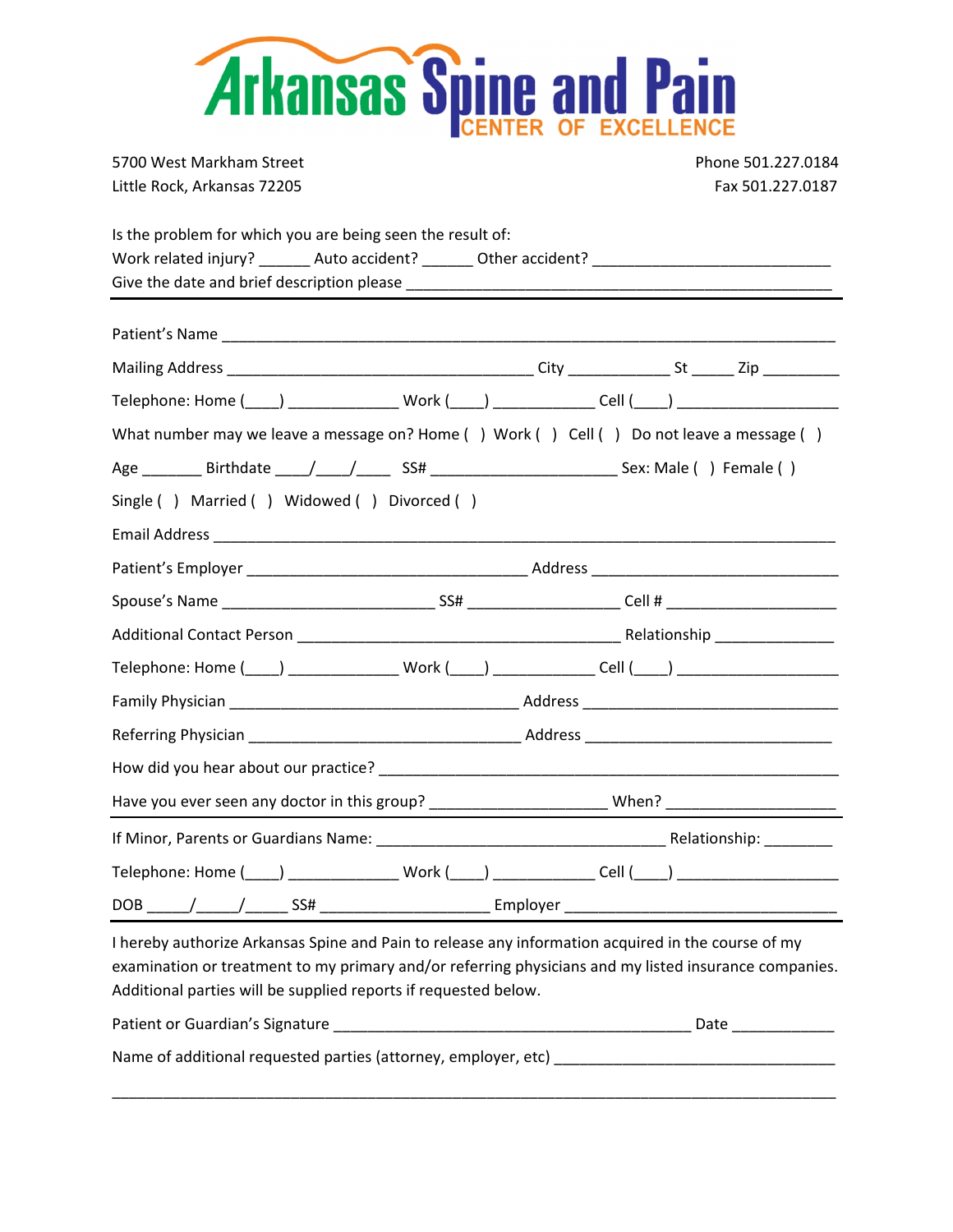### **Page 2**

Please list all applicable insurance coverage. Failure to provide all coverage could result in reduction of benefits.

|  | <b>Commercial Insurance</b> |
|--|-----------------------------|
|--|-----------------------------|

## **Financial Agreement**

I herby request and authorize my insurance company and/or companies to pay directly to Arkansas Spine and Pain, 5700 West Markham Street, Little Rock, AR 72205, any proceeds payable under the terms of my policy and/or policies. I understand that any unpaid balance not covered by my policies is my obligation and will be paid by me. I hereby authorize release of information to my insurance company as requested in my course of treatment. Promise to Pay for services provided to the above mentioned names patient. I agree to pay said doctor, its agents and assign all money which shall become due. The doctor will bill all insurance companies to no charge providing we have an insurance assignment and authorization when required.

I hereby assign payment of medical benefits to Arkansas Spine and Pain for services rendered. I understand that I am financially responsible for all charges whether or not they are paid by said insurance. I also understand that as long as I have provided a copy of my insurance card that includes a claims filing address my insurance will be filed as a courtesy to me and that it does not relieve me of my responsibility to my account.

Signature \_\_\_\_\_\_\_\_\_\_\_\_\_\_\_\_\_\_\_\_\_\_\_\_\_\_\_\_\_\_\_\_\_\_\_\_\_\_\_\_\_\_\_\_\_\_\_\_ Date \_\_\_\_\_\_\_\_\_\_\_\_\_\_\_\_\_\_\_\_\_\_\_\_